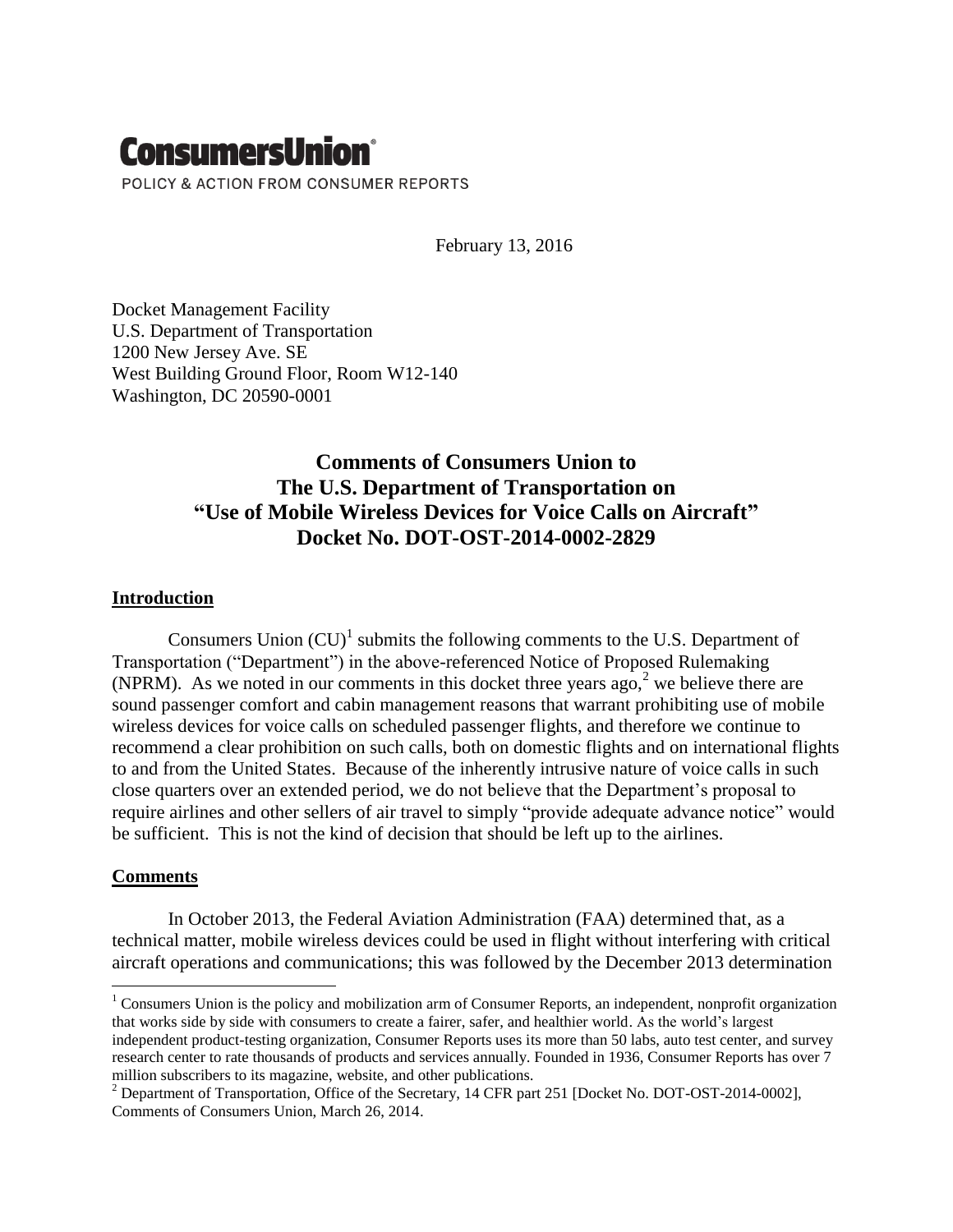by the Federal Communications Commission (FCC) that, as a technical matter, such devices could be used in flight without interfering with land-based wireless networks. $3$  The Department's proposal, in contrast, is intended to address the significant passenger comfort and cabin management issues implicated in allowing voice calls in close cabin quarters.

And in this regard, although we agree with the Department's assessment that to allow such calls without providing adequate notice should be deemed an unfair and deceptive practice under 49 U.S.C. 41712, we do not believe requiring notice goes far enough to provide appropriate protections to consumers against this intrusion. Consumers who receive notice that they are likely to be constantly interrupted by voice calls by passengers in close proximity generally will not have a reasonable choice whether to fly or not. Generally, they must travel, for business, or family, or other practical reasons.

(Relying on a prior notice requirement poses additional practical issues, as indicated by the Department's tentative carve-outs on scope of coverage, and on frequency of required notice, apparently in order to reduce overall compliance costs. With a clear prohibition, in contrast, compliance costs are essentially non-existent, as it simply maintains the status quo. Similarly, requiring notice only when voice calls are permitted, again presumably in order to reduce overall compliance costs, is simply not workable. If voice calls are permitted on any commercial flights, consumers will be asking for a clear answer, and will be unwilling to rely on the absence of a statement. In that regard as well, it is less costly to just maintain current consumer expectations.)

The strong consumer preference for a complete prohibition on in flight voice calls is demonstrated in the responses to the Department's 2014 ANPRM: a "vast majority" of 96% of more than 1,700 individual commenters favored a complete ban; only 2% opposed a ban; the other 2% favored a ban except in "emergencies." It's difficult to imagine a more overwhelmingly clear consumer response.

These responses are consistent with the sources we cited in our 2014 comments, including overwhelming negative consumer responses in multiple surveys; findings from Congressional hearings from 2000 and 2005; and comments from Congressional representatives in both Houses and from both sides of the aisle.

The day this proposal was announced, Senators Ed Markey and Richard Blumenthal called for a complete ban on talking on mobile devices on commercial aircraft. $4$  They stated: "Passengers sitting for hours in the confined space of an aircraft cabin should not have to suffer through other passengers' conversations on their mobile devices. Notifications of annoyances are no substitute for the zone of privacy that airline passengers pay for and deserve."

 $\overline{a}$ 

 $3$  As we noted in our 2014 comments, these technical concerns regarding potential interference may not be entirely resolved. *See* the National Aeronautics and Space Administration, ASRS Database Report Set, "Passenger Electronics Devices," updated July 29, 2016, at [https://asrs.arc.nasa.gov/docs/rpsts/ped.pdf,](https://asrs.arc.nasa.gov/docs/rpsts/ped.pdf) cataloging a sample of reports referencing passenger electronic device incidents, including interference with flight instrumentation as well as overheating devices or chargers.

<sup>4</sup> Sen. Edward J. Markey and Sen. Richard Blumenthal, "Markey, Blumenthal, Call for Ban on Voice Communications on Mobile Devices During Flight," December 9, 2016, http://www.markey.senate.gov/news/pressreleases/markey-blumenthal-call-for-ban-on-voice-communications-on-mobile-devices-during-flight.